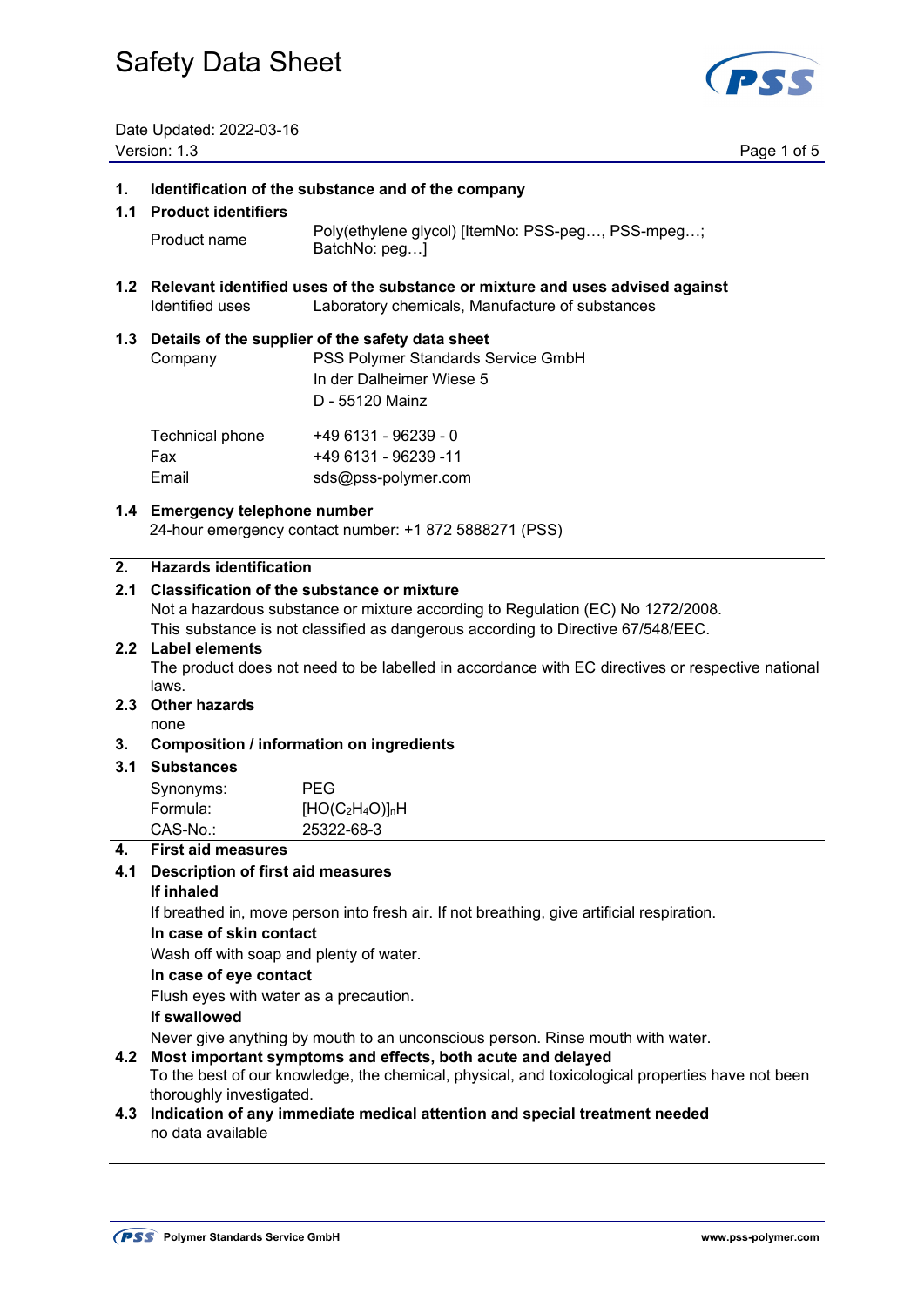

| Product name:            | Poly(ethylene glycol) |             |
|--------------------------|-----------------------|-------------|
| Date Updated: 2022-03-16 |                       |             |
| Version: 1.3             |                       | Page 2 of 5 |

| 5.  | <b>Fire fighting measures</b>                                                                                                                                                                                                                                                                                           |
|-----|-------------------------------------------------------------------------------------------------------------------------------------------------------------------------------------------------------------------------------------------------------------------------------------------------------------------------|
| 5.1 | <b>Extinguishing media</b>                                                                                                                                                                                                                                                                                              |
|     | Suitable extinguishing media                                                                                                                                                                                                                                                                                            |
|     | Use water spray, alcohol-resistant foam, dry chemical or carbon dioxide.                                                                                                                                                                                                                                                |
| 5.2 | Special hazards arising from the substance or mixture                                                                                                                                                                                                                                                                   |
|     | Carbon oxides.                                                                                                                                                                                                                                                                                                          |
|     | Nature of decomposition products not known.                                                                                                                                                                                                                                                                             |
|     | 5.3 Advice for fire fighters                                                                                                                                                                                                                                                                                            |
|     | Wear self contained breathing apparatus for fire fighting if necessary.                                                                                                                                                                                                                                                 |
|     | 5.4 Further information                                                                                                                                                                                                                                                                                                 |
|     | no data available                                                                                                                                                                                                                                                                                                       |
| 6.  | <b>Accidental release measures</b>                                                                                                                                                                                                                                                                                      |
|     | 6.1 Personal precautions, protective equipment and emergency procedures                                                                                                                                                                                                                                                 |
|     | Avoid dust formation. Avoid breathing vapors, mist or gas.                                                                                                                                                                                                                                                              |
|     | 6.2 Environmental precautions                                                                                                                                                                                                                                                                                           |
|     | Do not let product enter drains.                                                                                                                                                                                                                                                                                        |
|     | 6.3 Methods and materials for containment and cleaning up                                                                                                                                                                                                                                                               |
|     | Sweep up and shovel. Keep in suitable, closed containers for disposal.                                                                                                                                                                                                                                                  |
|     | 6.4 Reference to other sections                                                                                                                                                                                                                                                                                         |
|     | For disposal see section 13.                                                                                                                                                                                                                                                                                            |
| 7.  | <b>Handling and storage</b>                                                                                                                                                                                                                                                                                             |
| 7.1 | <b>Precautions for safe handling</b>                                                                                                                                                                                                                                                                                    |
|     | no data available                                                                                                                                                                                                                                                                                                       |
|     | 7.2 Conditions for safe storage, including any incompatibilities                                                                                                                                                                                                                                                        |
|     | Store in cool place. Keep container tightly closed in a dry and well-ventilated place.                                                                                                                                                                                                                                  |
|     | Store under argon or nitrogen.                                                                                                                                                                                                                                                                                          |
|     | 7.3 Specific end use(s)                                                                                                                                                                                                                                                                                                 |
|     | no data available                                                                                                                                                                                                                                                                                                       |
| 8.  | Exposure controls / personal protection                                                                                                                                                                                                                                                                                 |
| 8.1 | <b>Control parameters</b>                                                                                                                                                                                                                                                                                               |
|     | Components with workplace control parameters                                                                                                                                                                                                                                                                            |
|     | 8.2 Exposure controls                                                                                                                                                                                                                                                                                                   |
|     | Appropriate engineering controls                                                                                                                                                                                                                                                                                        |
|     | General industrial hygiene practice.                                                                                                                                                                                                                                                                                    |
|     | Personal protective equipment                                                                                                                                                                                                                                                                                           |
|     | <b>Eye/face protection</b>                                                                                                                                                                                                                                                                                              |
|     | Use equipment for eye protection tested and approved under appropriate government standards<br>such as NIOSH (US) or EN 166(EU).                                                                                                                                                                                        |
|     | <b>Skin protection</b>                                                                                                                                                                                                                                                                                                  |
|     | Handle with gloves. Gloves must be inspected prior to use. Use proper glove removal technique<br>(without touching glove's outer surface) to avoid skin contact with this product. Dispose of<br>contaminated gloves after use in accordance with applicable laws and good laboratory practices.<br>Wash and dry hands. |
|     | The selected protective gloves have to satisfy the specifications of EU Directive 89/686/EEC and<br>the standard EN 374 derived from it.                                                                                                                                                                                |
|     | <b>Body Protection</b>                                                                                                                                                                                                                                                                                                  |

 Impervious clothing, The type of protective equipment must be selected according to the concentration and amount of the dangerous substance at the specific workplace.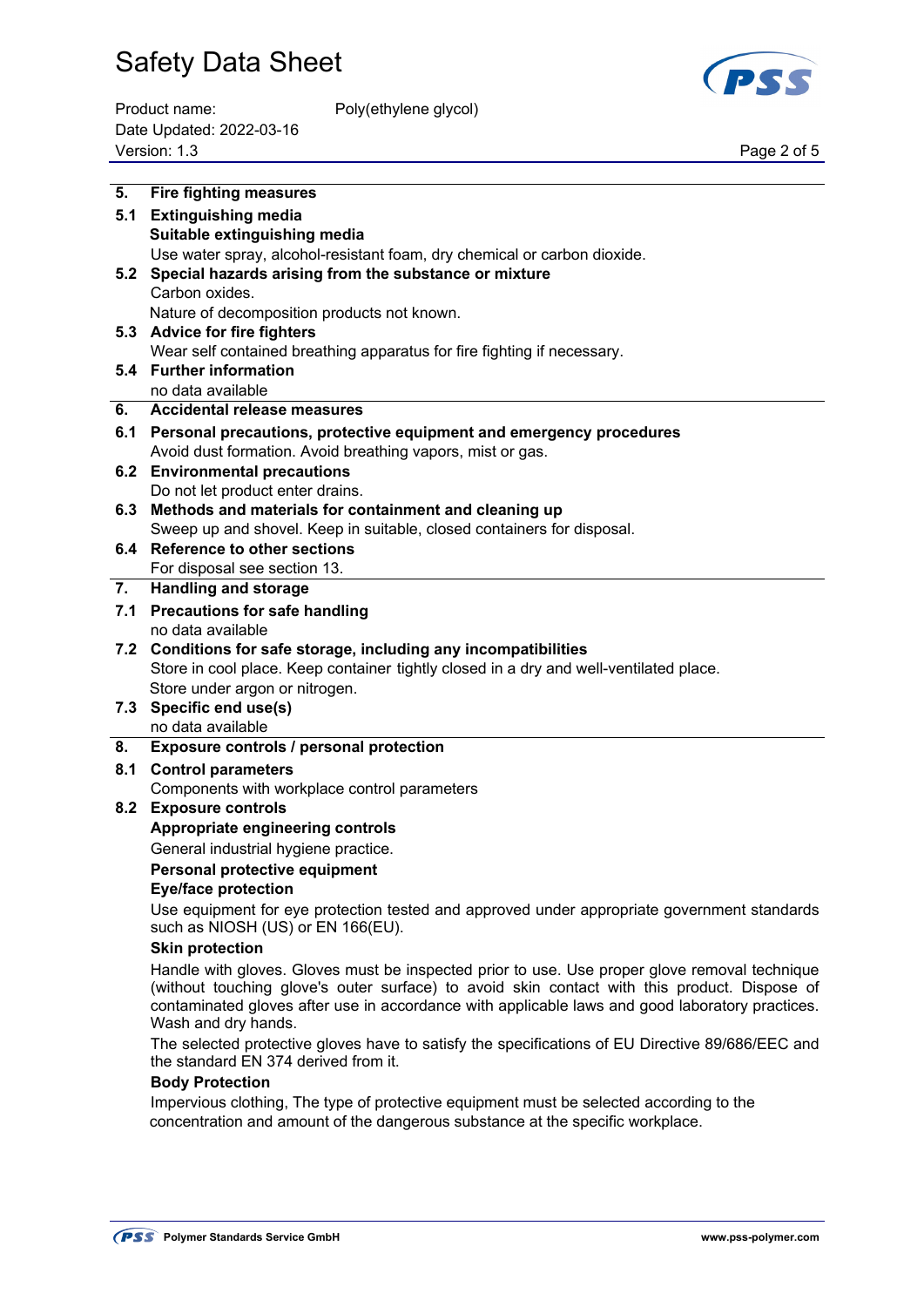| Product name:            | Poly(ethylene glycol) |             |
|--------------------------|-----------------------|-------------|
| Date Updated: 2022-03-16 |                       |             |
| Version: 1.3             |                       | Page 3 of 5 |



 **Respiratory protection**

 Respiratory protection is not required. Where protection from nuisance levels of dusts are desired, use type N95 (US) or type P1 (EN 143) dust masks. Use respirators and components tested and approved under appropriate government standards such as NIOSH (US) or CEN (EU).

### **9. Physical and chemical properties**

| 9.1 | Information on basic physical and chemical properties        |                        |  |
|-----|--------------------------------------------------------------|------------------------|--|
|     | Appearance                                                   | Form: viscous to solid |  |
|     | Odour                                                        | no data available      |  |
|     | <b>Odour Threshold</b>                                       | no data available      |  |
|     | рH                                                           | no data available      |  |
|     | Melting point/freezing point                                 | no data available      |  |
|     | Initial boiling point and boiling range                      | no data available      |  |
|     | <b>Flash Point</b>                                           | no data available      |  |
|     | Evaporation rate                                             | no data available      |  |
|     | Flammability                                                 | no data available      |  |
|     | Upper/lower flammability or explosive limits                 | no data available      |  |
|     | Vapour pressure                                              | no data available      |  |
|     | Vapour density                                               | no data available      |  |
|     | Relative density                                             | no data available      |  |
|     | Water solubility                                             | no data available      |  |
|     | Partition coefficient: n- Octanol/Water                      | no data available      |  |
|     | Auto ignition temperature                                    | no data available      |  |
|     | Decomposition temperature                                    | no data available      |  |
|     | Viscosity                                                    | no data available      |  |
|     | <b>Explosive properties</b>                                  | no data available      |  |
|     | Oxidizing properties                                         | no data available      |  |
|     | 9.2 Other safety information                                 |                        |  |
|     | no data available                                            |                        |  |
|     | 10. Stability and reactivity                                 |                        |  |
|     | 10.1 Reactivity                                              |                        |  |
|     | no data available                                            |                        |  |
|     | <b>10.2 Chemical stability</b>                               |                        |  |
|     | no data available<br>10.3 Possibility of hazardous reactions |                        |  |
|     | no data available                                            |                        |  |
|     | 10.4 Conditions to avoid                                     |                        |  |
|     | no data available                                            |                        |  |
|     | 10.5 Incompatible materials                                  |                        |  |
|     | Strong oxidizing agents                                      |                        |  |
|     | 10.6 Hazardous decomposition products                        |                        |  |
|     | Other decomposition products - no data available             |                        |  |
| 11. | <b>Toxicological information</b>                             |                        |  |
|     | 11.1 Information on toxicological effects                    |                        |  |
|     | <b>Acute toxicity</b>                                        |                        |  |
|     | LD50 Oral - rat - > 5.000 mg/kg                              |                        |  |
|     | <b>Skin corrosion/irritation</b>                             |                        |  |
|     | Serious eye damage/eye irritation                            |                        |  |
|     | Eyes - rabbit - No eye irritation - Draize Test              |                        |  |
|     | Respiratory or skin sensitisation                            |                        |  |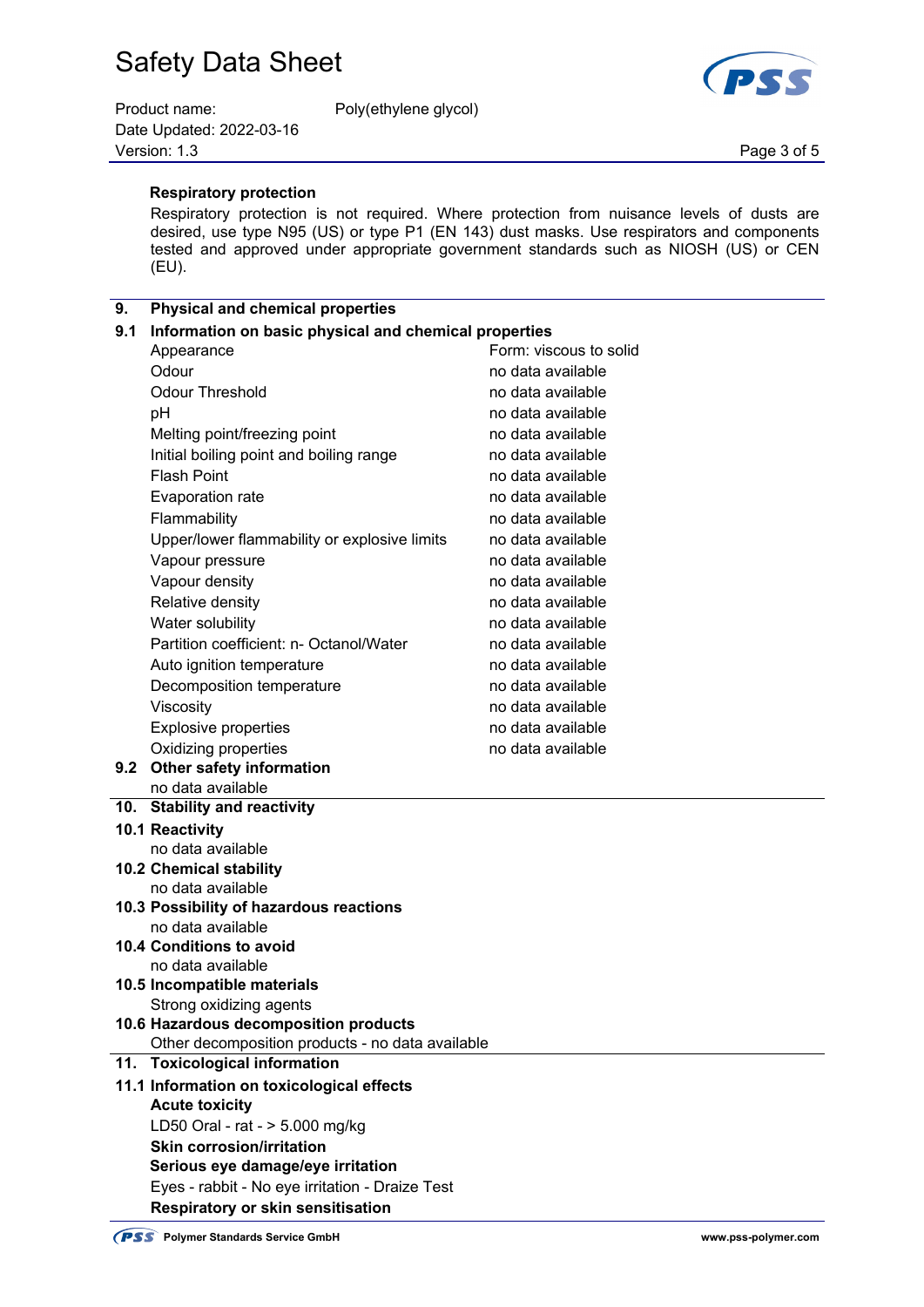| Product name:            | Poly(ethylene glycol) |             |
|--------------------------|-----------------------|-------------|
| Date Updated: 2022-03-16 |                       |             |
| Version: 1.3             |                       | Page 4 of 5 |

Poly(ethylene glycol)



| Did not cause sensitization on laboratory animals.                                                                                                                  |  |  |
|---------------------------------------------------------------------------------------------------------------------------------------------------------------------|--|--|
| guinea pig - OECD Test Guideline 406 - Did not cause sensitization on laboratory animals.                                                                           |  |  |
| <b>Germ cell mutagenicity</b><br>Animal testing did not show any mutagenic effects. Not mutagenic in Ames Test.                                                     |  |  |
| Carcinogenicity                                                                                                                                                     |  |  |
| IARC:<br>No component of this product present at levels greater than or equal to 0.1% is<br>identified as probable, possible or confirmed human carcinogen by IARC. |  |  |
| <b>Reproductive toxicity</b>                                                                                                                                        |  |  |
| no data available                                                                                                                                                   |  |  |
| Specific target organ toxicity - single exposure                                                                                                                    |  |  |
| no data available                                                                                                                                                   |  |  |
| Specific target organ toxicity - repeated exposure                                                                                                                  |  |  |
| no data available                                                                                                                                                   |  |  |
| <b>Aspiration hazard</b>                                                                                                                                            |  |  |
| no data available<br><b>Potential health effects</b>                                                                                                                |  |  |
| <b>Inhalation</b><br>May be harmful if inhaled. May cause respiratory tract irritation.                                                                             |  |  |
| May be harmful if swallowed.<br>Ingestion                                                                                                                           |  |  |
| <b>Skin</b><br>May be harmful if absorbed through skin. May cause skin irritation.                                                                                  |  |  |
| May cause eye irritation.<br><b>Eyes</b>                                                                                                                            |  |  |
| <b>Signs and Symptoms of Exposure</b>                                                                                                                               |  |  |
| To the best of our knowledge, the chemical, physical, and toxicological properties have not been                                                                    |  |  |
| thoroughly investigated.                                                                                                                                            |  |  |
| <b>Additional Information</b>                                                                                                                                       |  |  |
|                                                                                                                                                                     |  |  |
| <b>RTECS: Not available</b>                                                                                                                                         |  |  |
| 12. Ecological information                                                                                                                                          |  |  |
| 12.1 Toxicity                                                                                                                                                       |  |  |
| Toxicity to fish<br>static test - Leuciscus idus (Golden orfe) - > 500 mg/l - 96 h                                                                                  |  |  |
| Method: DIN 38412                                                                                                                                                   |  |  |
| 12.2 Persistence and degradability                                                                                                                                  |  |  |
| Biodegradability<br>Result: - Biodegradable<br>12.3 Bioaccumulative potential                                                                                       |  |  |
| Does not accumulate in organisms.                                                                                                                                   |  |  |
| 12.4 Mobility in soil                                                                                                                                               |  |  |
| no data available                                                                                                                                                   |  |  |
| 12.5 Results of PBT and vPvB assessment                                                                                                                             |  |  |
| no data available                                                                                                                                                   |  |  |
| 12.6 Other adverse effects                                                                                                                                          |  |  |
| no data available<br>13. Disposal considerations                                                                                                                    |  |  |
| 13.1 Waste treatment methods                                                                                                                                        |  |  |
| <b>Product</b>                                                                                                                                                      |  |  |
| Offer surplus and non-recyclable solutions to a licensed disposal company.                                                                                          |  |  |
| <b>Contaminated packaging</b>                                                                                                                                       |  |  |